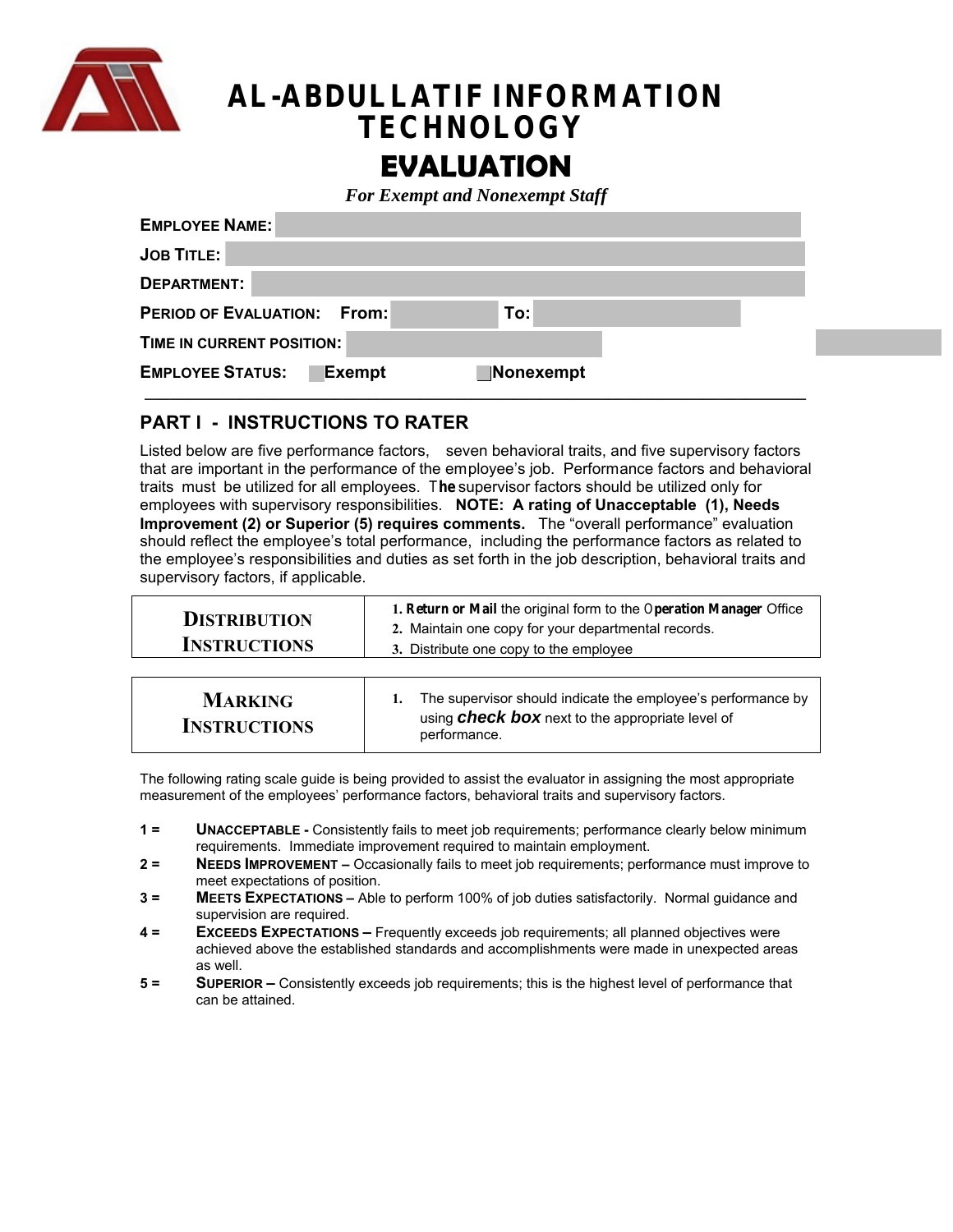# **PART II - PERFORMANCE FACTORS**

**1. Knowledge, Skills, Abilities – Consider the degree to which the employee exhibits the required level of job knowledge and/or skills to perform the job and this employee's use of established techniques, materials and equipment as they relate to performance.** 

| Unacceptable    | 1                                                                                                                                                                                   | $\blacksquare$ 2 | $\blacksquare$ 3 | Ι4.      | - 15                                                                                                                                                                    |  |
|-----------------|-------------------------------------------------------------------------------------------------------------------------------------------------------------------------------------|------------------|------------------|----------|-------------------------------------------------------------------------------------------------------------------------------------------------------------------------|--|
| Comments:       |                                                                                                                                                                                     |                  |                  |          |                                                                                                                                                                         |  |
|                 | 2. Quality of Work - Does the employee complete assignments meeting quality<br>standards? Consider accuracy, neatness, thoroughness and adherence to<br>standards and safety rules. |                  |                  |          |                                                                                                                                                                         |  |
| Unacceptable    | $\Box$ 1                                                                                                                                                                            | $\blacksquare$ 2 | $\blacksquare$ 3 | $\Box$ 4 | 15                                                                                                                                                                      |  |
| Comments:       |                                                                                                                                                                                     |                  |                  |          |                                                                                                                                                                         |  |
|                 | demonstrate<br>in a productive and timely manner; meet work schedules?                                                                                                              |                  |                  |          | 3. Quantity of Work - Consider the results of this employee's efforts. Does the employee<br>the ability to manage several responsibilities simultaneously; perform work |  |
|                 |                                                                                                                                                                                     |                  |                  |          |                                                                                                                                                                         |  |
| Unacceptable    | $\Box$ 1                                                                                                                                                                            | $\blacksquare$ 2 | $\blacksquare$ 3 | $\Box$ 4 | 5                                                                                                                                                                       |  |
| <b>Comments</b> |                                                                                                                                                                                     |                  |                  |          |                                                                                                                                                                         |  |
|                 | attitude toward work assignments and requirements? Consider compliance w ith<br>established work rules and organizational policies.                                                 |                  |                  |          | 4. Work Habits – To what extent does the employee display a positive, cooperative                                                                                       |  |
| Unacceptable    | $\Box$ 1                                                                                                                                                                            | $\blacksquare$ 2 | $\blacksquare$ 3 | ▔4       | Superior<br>$\blacksquare$ 5                                                                                                                                            |  |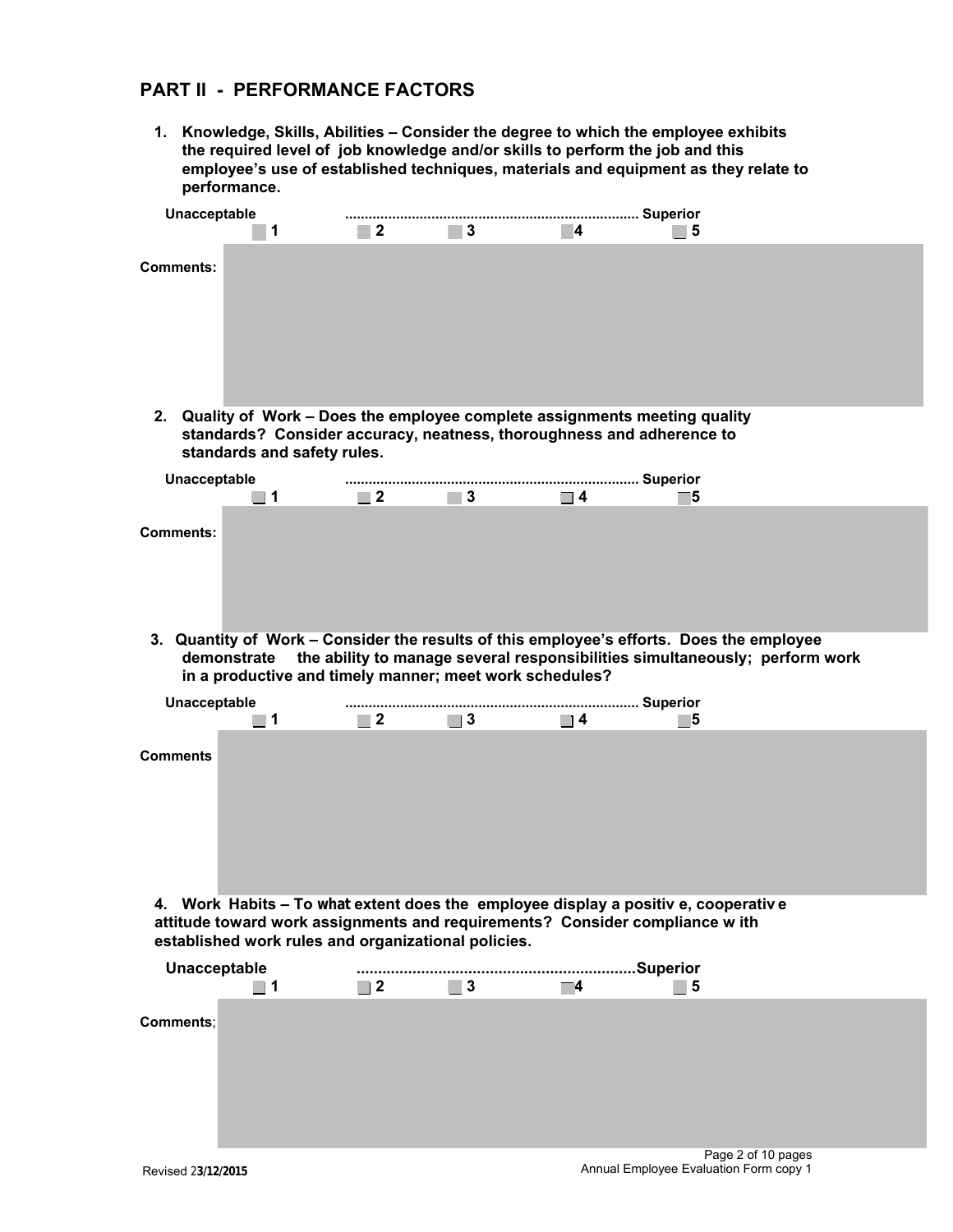**5. Communication – Consider job related effectiveness in dealing with others. Does the employee express ideas clearly both orally and in writing, listen well and respond appropriately?** 

| Unacceptable     |          |                  |          |                  |   |  |
|------------------|----------|------------------|----------|------------------|---|--|
|                  | $\Box$ 1 | $\blacksquare$ 2 | $\Box$ 3 | $\blacksquare$ 4 | 5 |  |
| <b>Comments:</b> |          |                  |          |                  |   |  |
|                  |          |                  |          |                  |   |  |
|                  |          |                  |          |                  |   |  |
|                  |          |                  |          |                  |   |  |
|                  |          |                  |          |                  |   |  |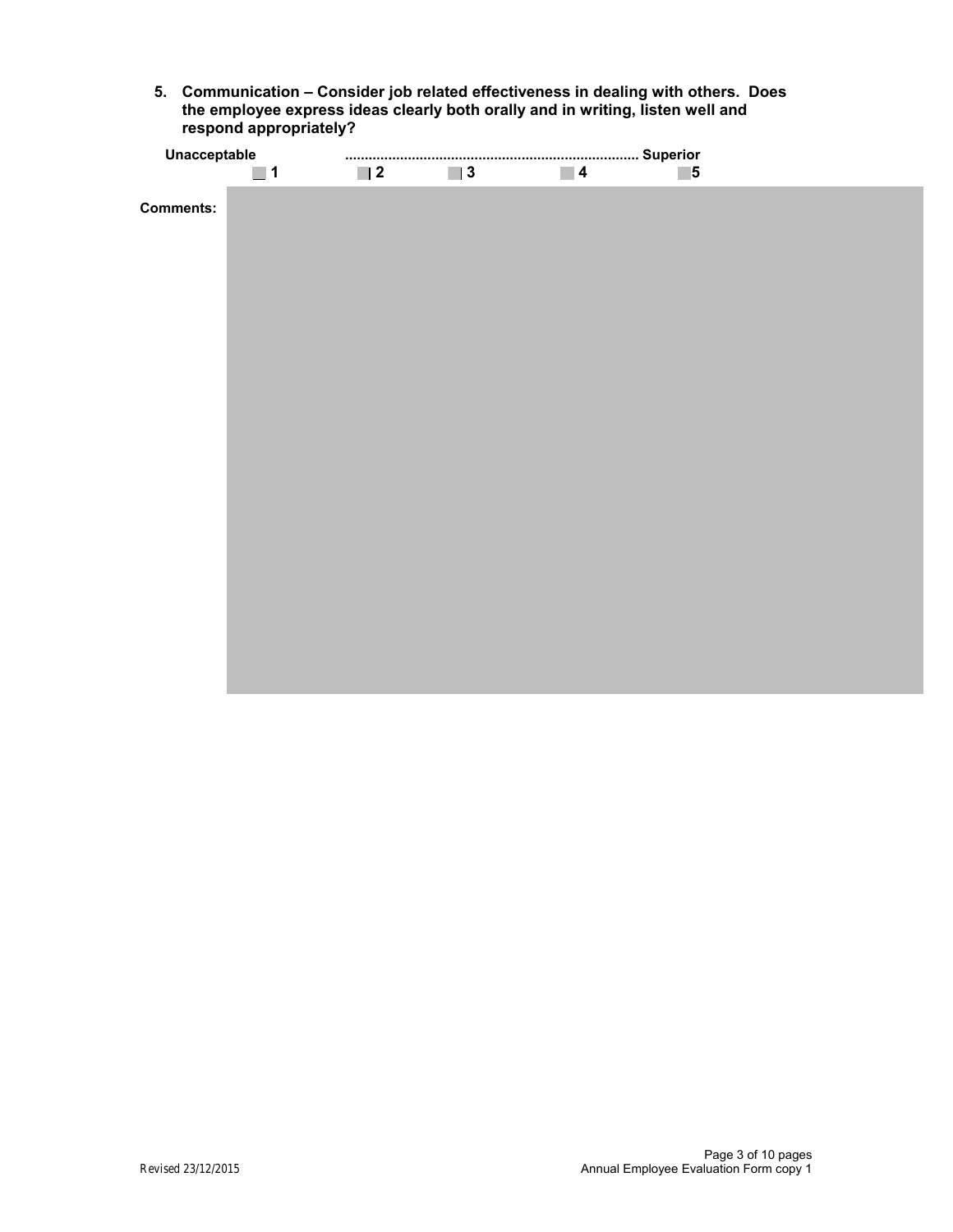### **PART III - BEHAVIORAL TRAITS**

**1. Dependability – Consider the amount of time spent directing this employee. Does the employee monitor projects and exercise follow-through; adhere to time frames; is on time for meetings and appointments; and responds appropriately to instructions and procedures?** 

| Unacceptable | 1                                                            | $\Box$ 2         | $\blacksquare$ 3 | $\blacksquare$ 4                                                                                                                                               | 15 |  |
|--------------|--------------------------------------------------------------|------------------|------------------|----------------------------------------------------------------------------------------------------------------------------------------------------------------|----|--|
| Comments:    |                                                              |                  |                  |                                                                                                                                                                |    |  |
| 2.           | others; maintain rapport with others; help others willingly? |                  |                  | Cooperation – How well does the employee work with co-workers and supervisors<br>as a contributing team member? Does the employee demonstrate consideration of |    |  |
| Unacceptable | l 1                                                          | $\blacksquare$ 2 | $\Box$ 3         | $\blacksquare$                                                                                                                                                 | 5  |  |
| Comments:    |                                                              |                  |                  |                                                                                                                                                                |    |  |
| 3.           |                                                              |                  |                  | Initiative – Consider how well the employee seeks and assumes greater<br>responsibility, monitors projects independently, and follows through appropriately.   |    |  |
| Unacceptable | 1                                                            | $\Box$ 2         | $\blacksquare$ 3 | $\blacksquare$ 4                                                                                                                                               | 15 |  |
| Comments:    |                                                              |                  |                  |                                                                                                                                                                |    |  |

**4. Adaptability – Consider the ease with which the employee adjusts to any change in duties, procedures, supervisors or work environment. How well does the employee accept new ideas and approaches to work, respond appropriately to constructive criticism and to suggestions for work improvement?** 

| Unacceptable     |                  |          |          |          |                  |  |
|------------------|------------------|----------|----------|----------|------------------|--|
|                  | $\blacksquare$ 1 | $\Box$ 2 | $\Box$ 3 | $\Box$ 4 | $\blacksquare$ 5 |  |
| <b>Comments:</b> |                  |          |          |          |                  |  |
|                  |                  |          |          |          |                  |  |
|                  |                  |          |          |          |                  |  |
|                  |                  |          |          |          |                  |  |
|                  |                  |          |          |          |                  |  |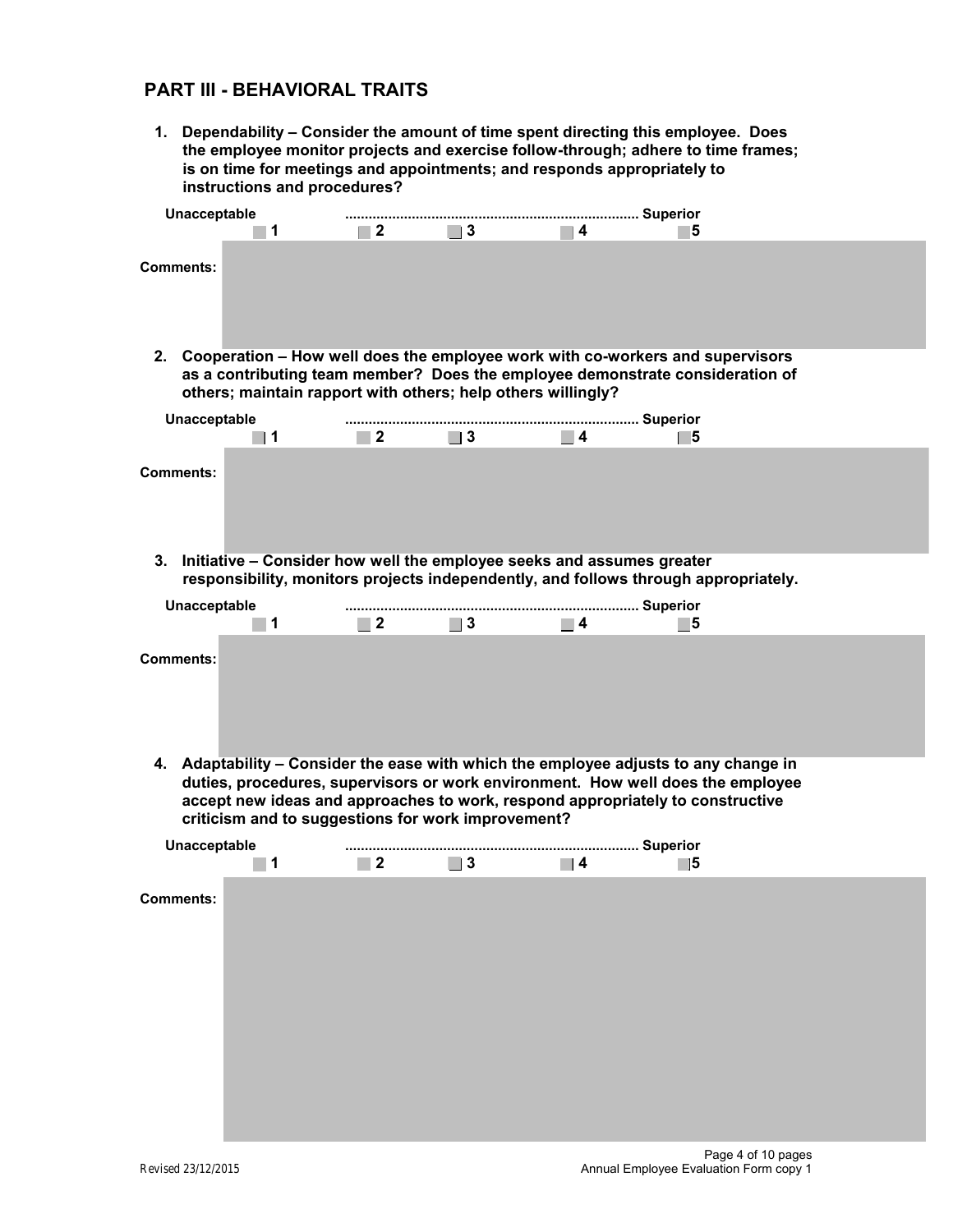**5. Judgment – Consider how well the employee effectively analyzes problems, determines appropriate action for solutions, and exhibits timely and decisive action; thinks logically.** 

|                  | Unacceptable                                                                                                       |                     |   |            |   |
|------------------|--------------------------------------------------------------------------------------------------------------------|---------------------|---|------------|---|
|                  | 1                                                                                                                  | $\blacksquare$ 2    | 3 | $\Box$ 4   | 5 |
| Comments:        |                                                                                                                    |                     |   |            |   |
|                  | 6. Attendance – Consider number of absences, use of annual and sick leave in<br>accordance with University policy. |                     |   |            |   |
|                  |                                                                                                                    | <b>Unacceptable</b> |   | Acceptable |   |
| <b>Comments:</b> |                                                                                                                    |                     |   |            |   |
|                  | 7. Punctuality - Consider work arrival and departure in accordance with departmental<br>and University policy.     |                     |   |            |   |
|                  |                                                                                                                    | <b>Unacceptable</b> |   | Acceptable |   |
| <b>Comments:</b> |                                                                                                                    |                     |   |            |   |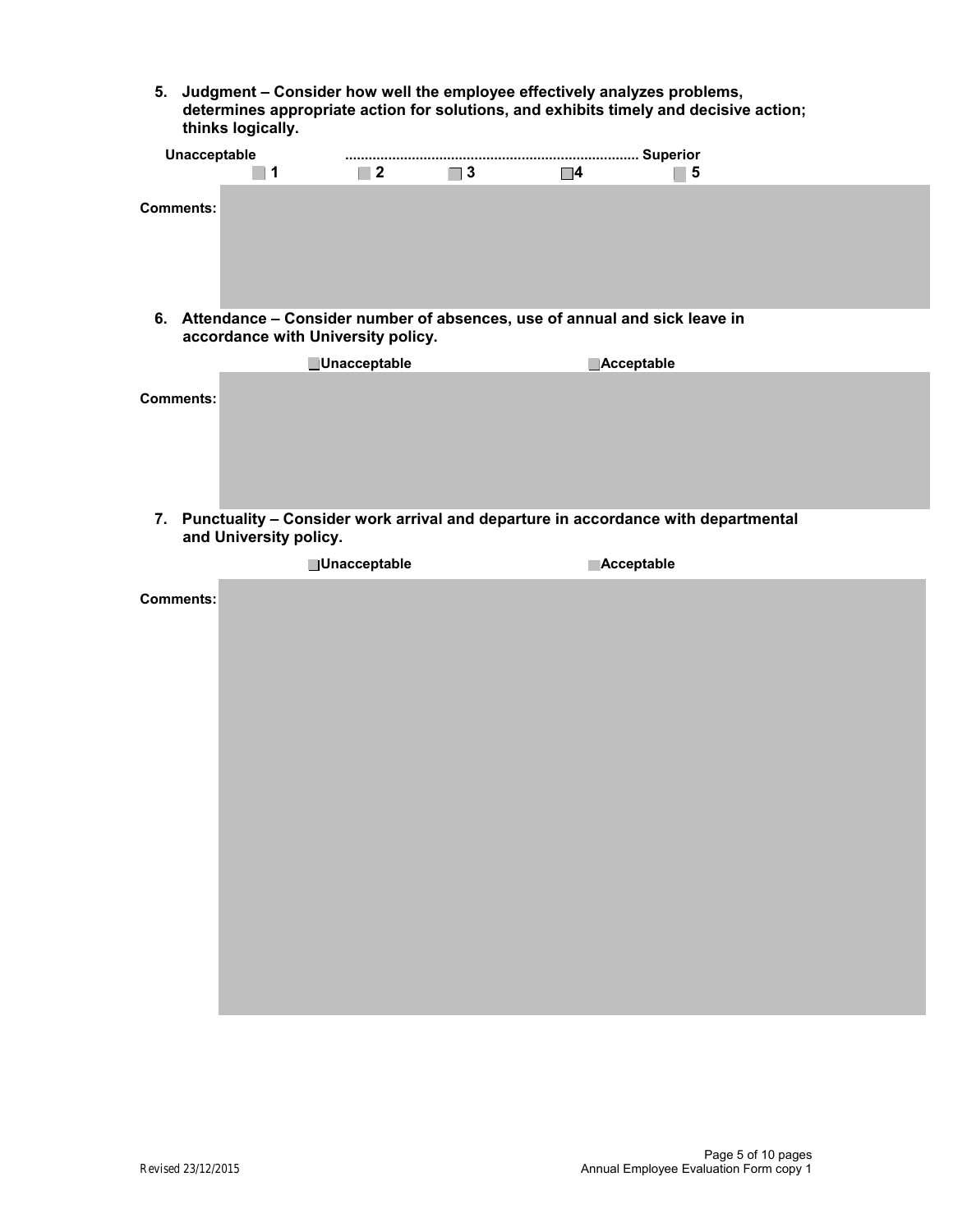# **PART IV - SUPERVISORY FACTORS**

**1. Leadership – Consider how well the employee demonstrates effective supervisory abilities; gains respect and cooperation; inspires and motivates subordinates; directs work group toward common goal.** 

|                  | 1                | $\blacksquare$ 2                  | $\Box$ 3                                           | $\blacksquare$ 4                                                                                                                                                                                                                             | 5        |  |
|------------------|------------------|-----------------------------------|----------------------------------------------------|----------------------------------------------------------------------------------------------------------------------------------------------------------------------------------------------------------------------------------------------|----------|--|
| <b>Comments:</b> |                  |                                   |                                                    |                                                                                                                                                                                                                                              |          |  |
|                  |                  | oversee the work of subordinates? |                                                    | 2. Delegation - How well does the employee demonstrate the ability to direct others in<br>accomplishing work; effectively select and motivate staff; define assignments;                                                                     |          |  |
|                  | $\blacksquare$   | $\Box$ 2                          | $\vert$ 3                                          | 4                                                                                                                                                                                                                                            | 5        |  |
| <b>Comments:</b> |                  |                                   |                                                    |                                                                                                                                                                                                                                              |          |  |
|                  |                  |                                   | future needs; carries out assignments effectively. | 3. Planning and Organizing - Consider how well the employee plans and organizes<br>work; coordinates with others, and establishes appropriate priorities; anticipates                                                                        |          |  |
|                  | $\blacksquare$ 1 | $\Box$ 2                          | $\Box$ 3                                           | $\Box$ 4                                                                                                                                                                                                                                     | 5        |  |
| <b>Comments:</b> |                  |                                   |                                                    |                                                                                                                                                                                                                                              |          |  |
|                  |                  |                                   |                                                    | 4. Administration - How well does the employee perform day-to-day administrative<br>tasks; manage time; administer policies and implement procedures; maintain<br>appropriate contact with supervisor and utilize funds, staff or equipment? |          |  |
| Unacceptable     |                  |                                   |                                                    |                                                                                                                                                                                                                                              | $\bf{5}$ |  |
| <b>Comments:</b> |                  |                                   |                                                    |                                                                                                                                                                                                                                              |          |  |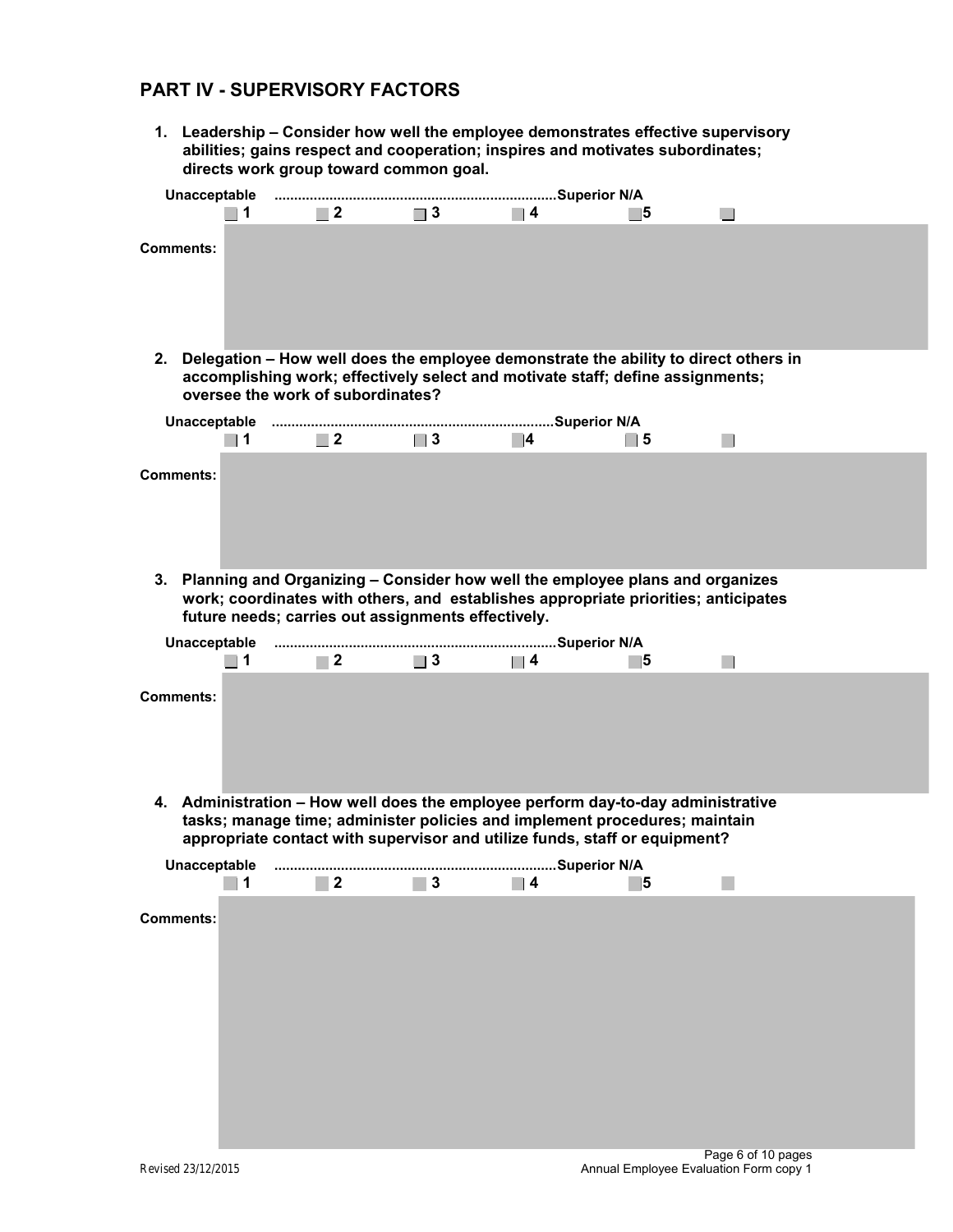**5. Personnel Management – Consider how well the employee serves as a role model; provides guidance and opportunities to their staff for their development and advancement; resolves work-related employee problems; assists subordinates in accomplishing their work-related objectives. Does the employee communicate well with subordinates in a clear, concise, accurate, and timely manner and make useful suggestions?** 

| $\blacksquare$ 1 | $\blacksquare$ 2 | $\Box$ 3 | $\Box$ 4 | $\Box$ 5 | $\mathbb{R}^n$ |  |
|------------------|------------------|----------|----------|----------|----------------|--|
| <b>Comments:</b> |                  |          |          |          |                |  |
|                  |                  |          |          |          |                |  |
|                  |                  |          |          |          |                |  |
|                  |                  |          |          |          |                |  |
|                  |                  |          |          |          |                |  |
|                  |                  |          |          |          |                |  |
|                  |                  |          |          |          |                |  |
|                  |                  |          |          |          |                |  |
|                  |                  |          |          |          |                |  |
|                  |                  |          |          |          |                |  |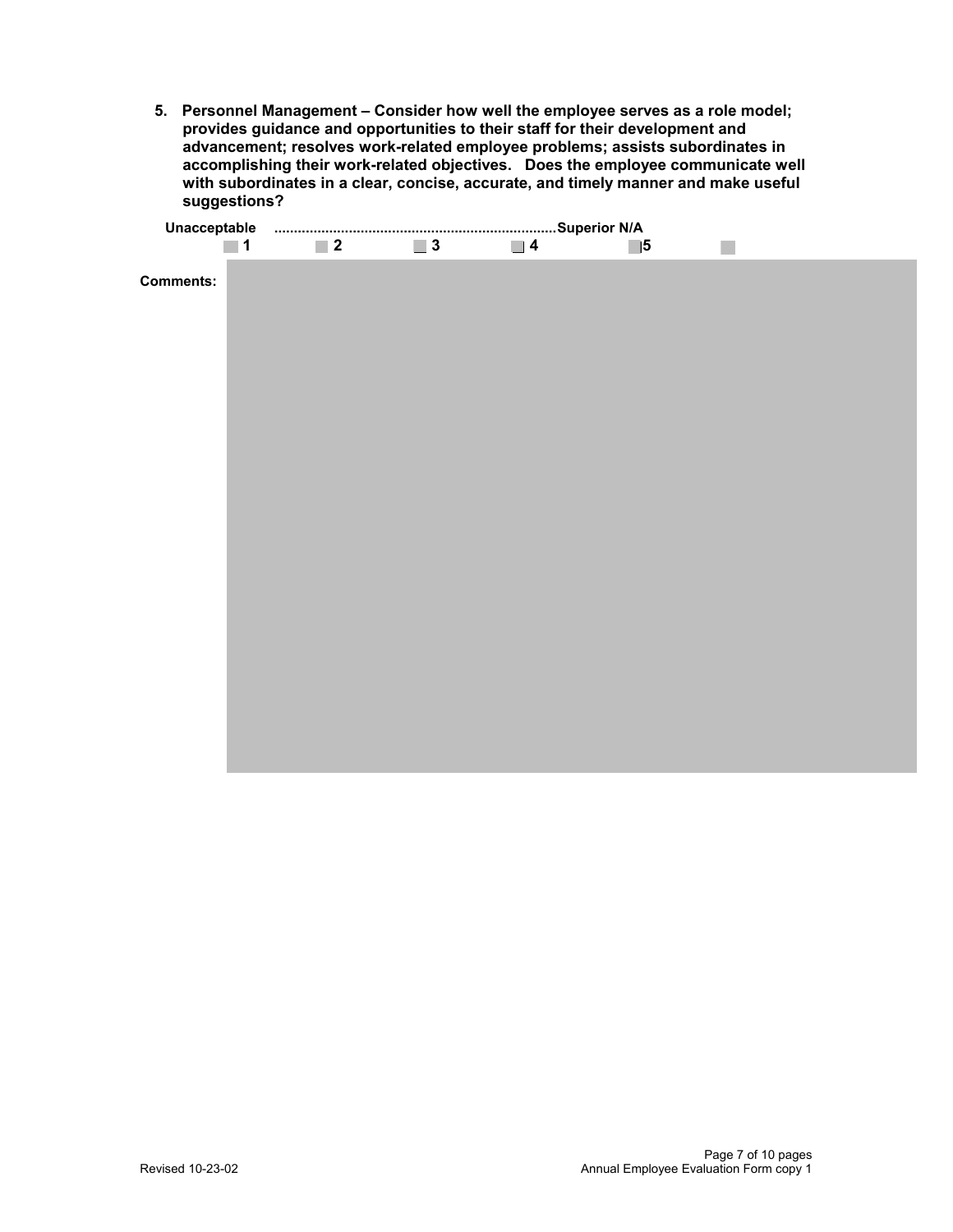# **PART V - GOALS/OBJECTIVES/SPECIAL ASSIGNMENTS**

**Where goals, objectiv es, projects, special assignments, et c. hav e been clearly established, progress of these tasks should be evaluated. In cases where special goals or objectives are not appropriate, the supervisor should identify the major duties and/or responsibilities of the job and ev aluate the employ ee accordingly . List and evaluate progress made on major pre-determined goals, objectives, projects, job duties and special assignments by marking the appropriate box. The "Comments" space may be used for satisfactory progress but must be used for unsatisfactory progress. Attach additional sheets if necessary.** 

#### **1. Goal/Objective/Project/Major Job Duty/Special Assignment**

|           | Accomplished or Satisfactory Progress                    | Unsatisfactory Progress (See "Comments" Below) |
|-----------|----------------------------------------------------------|------------------------------------------------|
| Comments: |                                                          |                                                |
|           |                                                          |                                                |
|           |                                                          |                                                |
| 2.        | Goal/Objective/Project/Major Job Duty/Special Assignment |                                                |

| <b>Accomplished or Satisfactory Progress</b>                       | <b>Unsatisfactory Progress (See "Comments" Below)</b> |
|--------------------------------------------------------------------|-------------------------------------------------------|
| Comments:                                                          |                                                       |
|                                                                    |                                                       |
| .<br>.<br>.<br>$\sim$<br>. .<br>$\overline{\phantom{a}}$<br>$\sim$ | .                                                     |

#### **3. Goal/Objective/Project/Major Job Duty/Special Assignment**

| <b>Accomplished or Satisfactory Progress</b> | Unsatisfactory Progress (See "Comments" Below) |
|----------------------------------------------|------------------------------------------------|
|----------------------------------------------|------------------------------------------------|

**Comments:**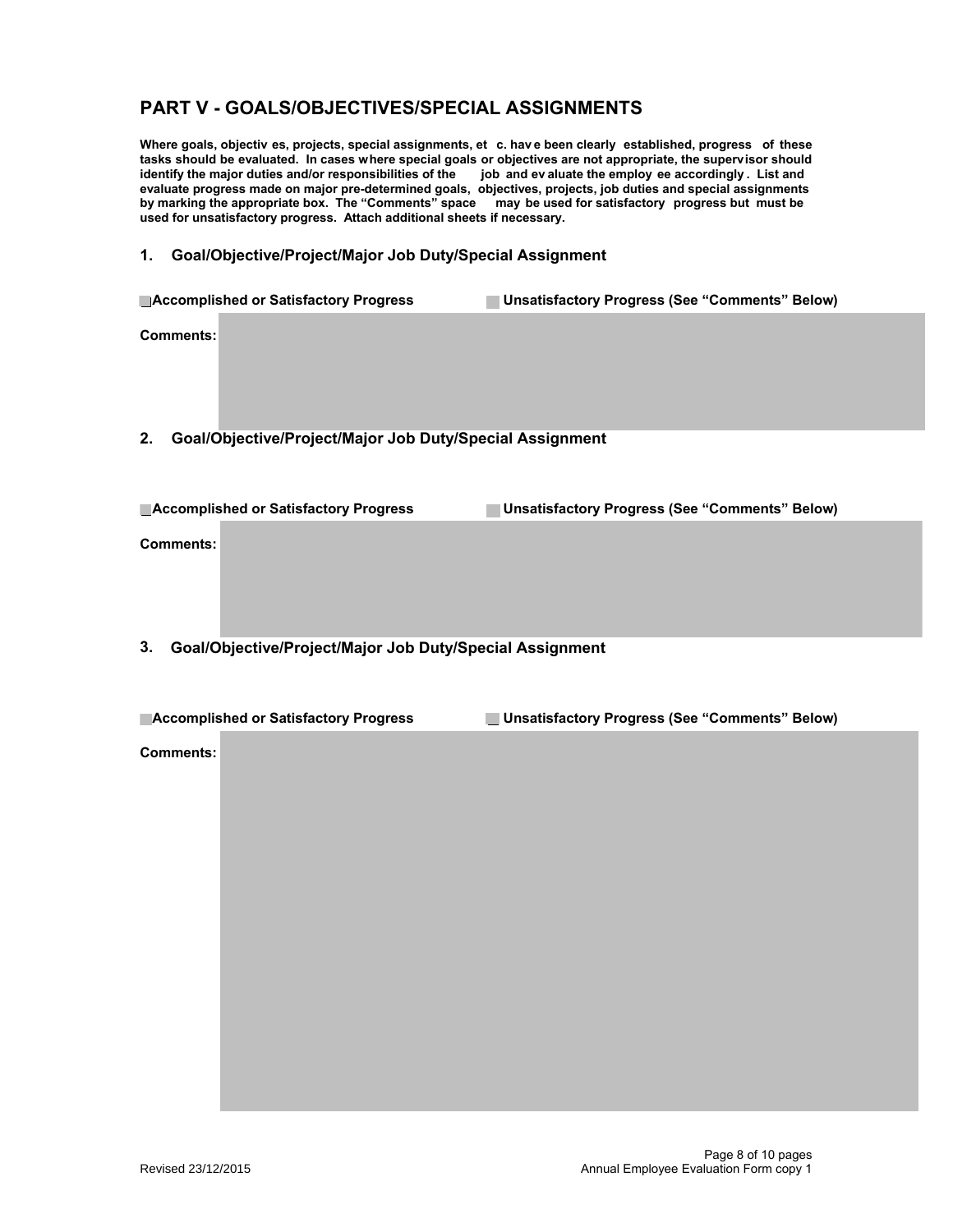# **PART VI - OVERALL PERFORMANCE**

**Please use this space to describe the overall performance rating. The overall rating should be a reflection of the performance factors, behavioral traits and supervisory factors.** 

| Unacceptable     |                  |                  |                   |                  |                                                                                                                                                                                                                                      |  |
|------------------|------------------|------------------|-------------------|------------------|--------------------------------------------------------------------------------------------------------------------------------------------------------------------------------------------------------------------------------------|--|
|                  | $\blacksquare$ 1 | $\blacksquare$ 2 | $\vert$ 3         | $\blacksquare$ 4 | 5                                                                                                                                                                                                                                    |  |
| <b>Comments:</b> |                  |                  |                   |                  |                                                                                                                                                                                                                                      |  |
|                  |                  |                  | <b>SIGNATURES</b> |                  |                                                                                                                                                                                                                                      |  |
|                  |                  |                  |                   |                  | Date: <u>Date: Expression and the set of the set of the set of the set of the set of the set of the set of the set of the set of the set of the set of the set of the set of the set of the set of the set of the set of the set</u> |  |
|                  |                  |                  |                   |                  | Date: _________________________                                                                                                                                                                                                      |  |
| <b>Comments:</b> |                  |                  |                   |                  |                                                                                                                                                                                                                                      |  |

### **PART VII - TO THE EMPLOYEE:**

**I have been advised of my performance ratings. I have discussed the contents of this review with my supervisor. My signature does not necessarily imply agreement. My** 

| comments are as follows (optional) (attach additional sheets if necessary): |  |  |  |  |
|-----------------------------------------------------------------------------|--|--|--|--|
|                                                                             |  |  |  |  |
|                                                                             |  |  |  |  |
|                                                                             |  |  |  |  |
|                                                                             |  |  |  |  |
|                                                                             |  |  |  |  |
|                                                                             |  |  |  |  |
|                                                                             |  |  |  |  |
|                                                                             |  |  |  |  |
|                                                                             |  |  |  |  |
|                                                                             |  |  |  |  |
|                                                                             |  |  |  |  |
|                                                                             |  |  |  |  |